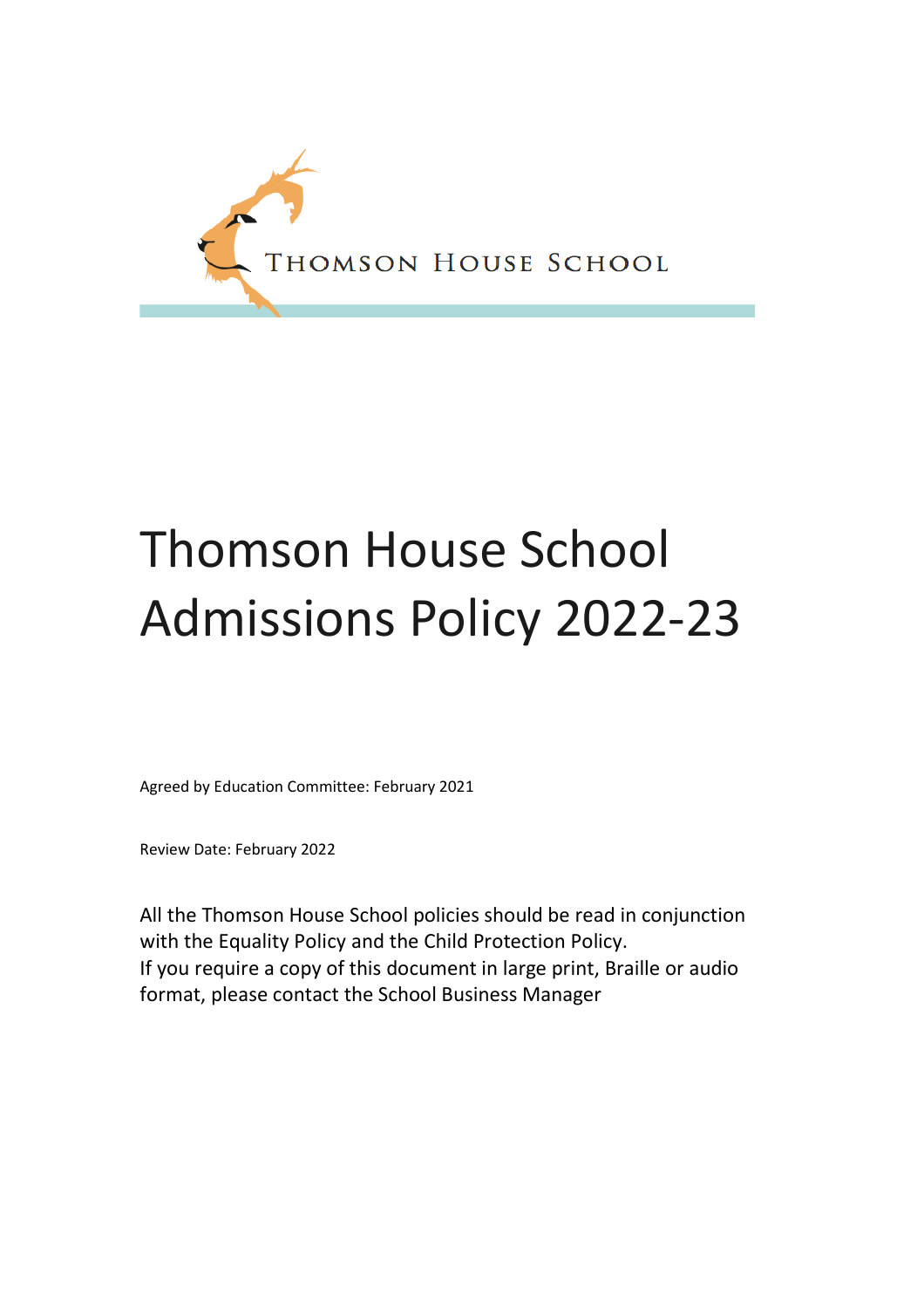#### **Thomson House School Admissions Policy 2022-23**

- 1. Thomson House School (THS) is a state-funded, independent, non-selective, mixed, 4 to 11 primary school with a published admission number (PAN) of 60 in Reception in September 2022 and onwards.
- 2. Parents are welcome to make an appointment to visit the school at any time after the child's third birthday. Prospective parents will be invited to attend one of the school's Open Mornings when they will meet the Head Teacher, be shown around the school and meet some of the children who attend THS. Parents will be able to register their interest in a place at the school.
- 3. In the November prior to a child's fourth birthday, all parents who have registered an interest in THS will be invited to an open morning at school and advised to look at Richmond's (the Local Authority) Admission to Primary School brochure: [https://www.richmond.gov.uk/media/3082/primary\\_admission.pdf](https://www.richmond.gov.uk/media/3082/primary_admission.pdf)
- 4. THS is its own admissions authority and therefore is able to set its own oversubscription criteria. These are set out below at point 9. However, the Local Authority is responsible for coordinating the administration of applications to THS, including waiting lists, in-year applications and appeals.
- 5. The timeline and procedure for applying to THS can be obtained by contacting the Local Authority at:

School Admissions, Achieving for Children, Guildhall 2, Kingston upon Thames KT1 1EU T: 020 8547 5569 E: [richmond.admissions@achievingforchildren.org.uk](mailto:richmond.admissions@achievingforchildren.org.uk)

W: [www.richmond.gov.uk](http://www.richmond.gov.uk/)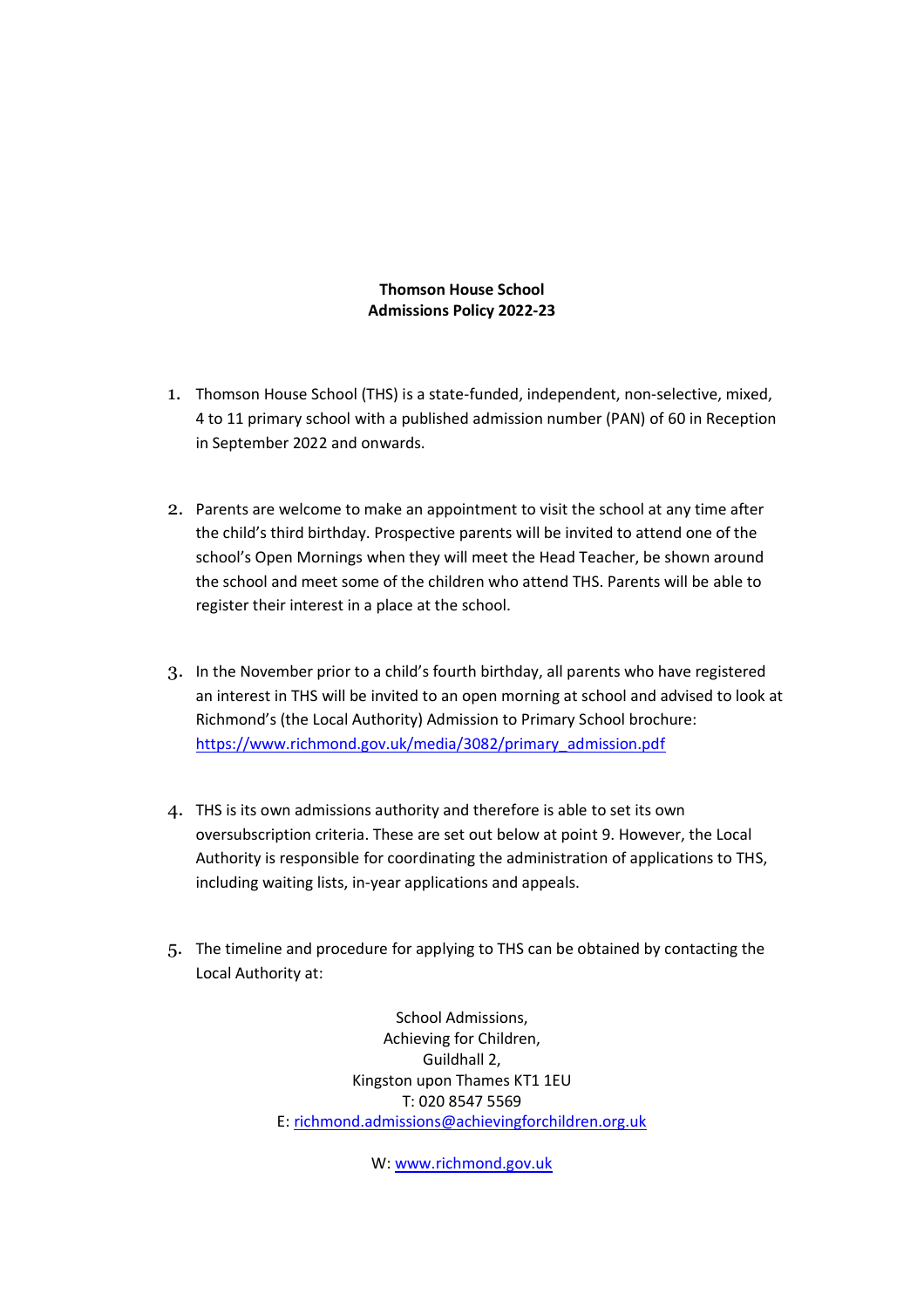- 6. Parents and carers can also access information by clicking following link: [https://www.richmond.gov.uk/primary\\_school\\_admissions](https://www.richmond.gov.uk/primary_school_admissions)
- 7. THS will provide advice and guidance about admissions. These can be obtained by telephoning or emailing the school.

Telephone: 0203 608 2080 Email[: admin@thomsonhouseschool.org](mailto:admin@thomsonhouseschool.org)

8. The School will admit pupils with an Education, Health & Care Plan who name THS as the school they wish to attend, even if it is oversubscribed. These are allocated through a separate procedure, in accordance with the Special Educational Needs Code of Practice (DfE, May 2015).

### Oversubscription Criteria

- 9. If THS receives fewer applications than places available, all applicants will be admitted. Where the number of applications for admission is greater than the published admission number (PAN), applications will be considered against the following criteria in the order set out below<sup>1</sup>:
	- a. Looked After Children, including those that have been previously looked after but ceased to be so because they were adopted or became subject to a residence or special guardianship order; and including those children who appear (to the admission authority) to have been in state care outside of England and ceased to be in state care as a result of being adopted.
	- b. Children who have an exceptional medical or social need requiring attendance at THS rather than **any other school** within a reasonable distance of the child's home address. Such needs must be supported, at the time of application, by reports or letters from appropriate professionals such as doctors or social workers. Circumstances cannot be taken into account unless information and supporting evidence is provided at the time

<sup>&</sup>lt;sup>1</sup> These criteria will apply to all applicants, regardless of the borough in which they live.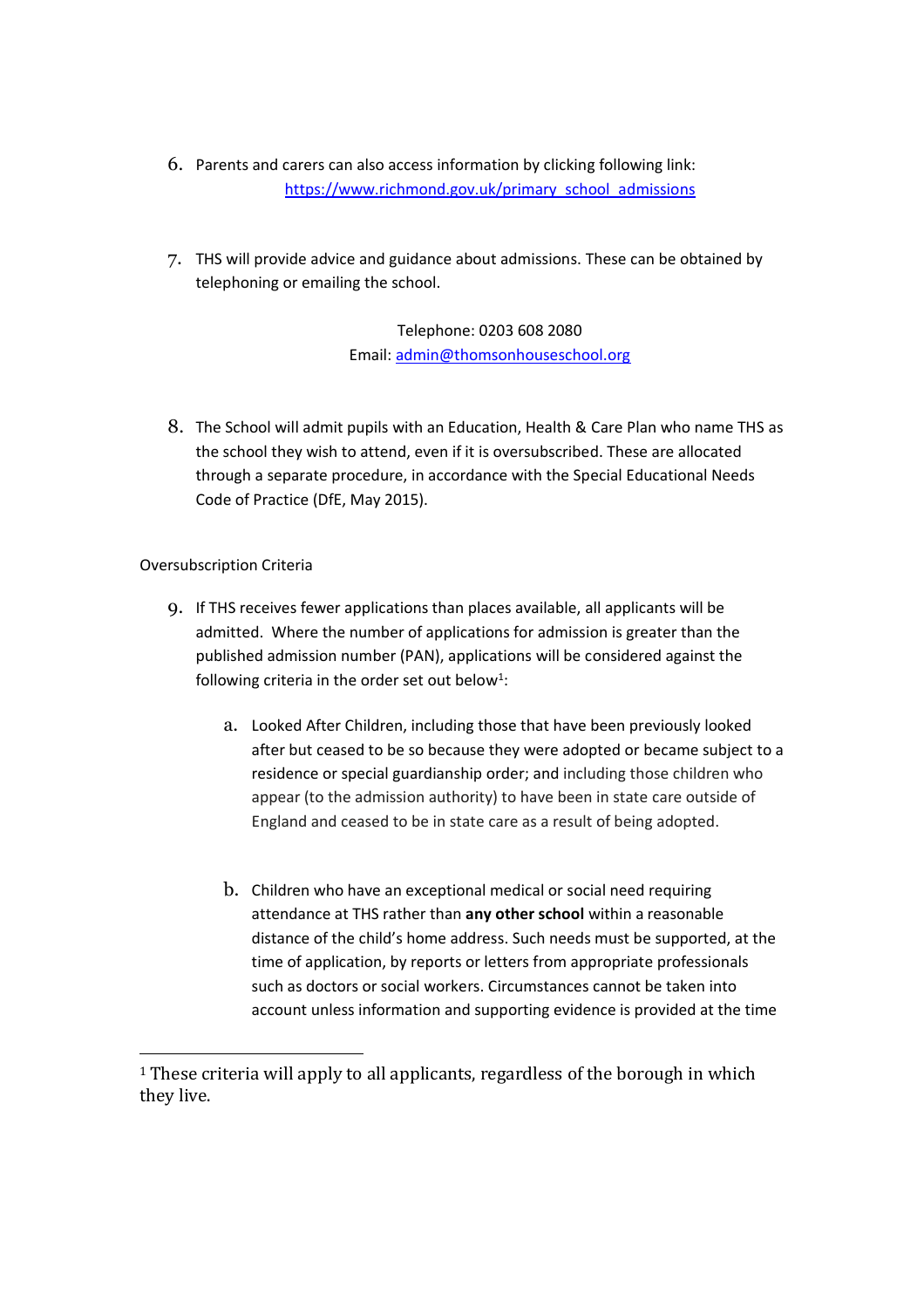of application and failure to provide such information at that stage may therefore affect whether or not the children are allocated places at THS. All information submitted will be regarded as confidential.

- c. Children whose parents have been given Founders' status as per Annex B to the Thomson House School Funding Agreement.
- d. Children who have siblings (by which is meant full, step-, half-, fostered and adopted siblings) living permanently in the same household at the school at the date of admission.
- e. Children of staff in either or both of the following circumstances: (a) where the member of staff has been employed at the school for two or more years at the time at which the application for admission to the school is made, and/or (b) the member of staff is recruited to fill a vacant post for which there is a demonstrable skill shortage.
- f. Children living closest to THS. The distance from home to school is measured as a straight line from a point in the property determined by address point data supplied by the Ordnance Survey, to the main pedestrian school gate used by the relevant year group.

#### In-Year Applications

Parents must submit their In-Year application for Richmond schools via the local authority. The above admissions criteria still apply for places at THS. The In-Year form is available electronically from the Richmond Council website:

> https://www.richmond.gov.uk/services/children\_and\_family\_care/schools and colleges/school admissions/in year admissions

#### Fair Access Protocol

The Council and all primary schools including academies and free schools in the Richmond borough have agreed a fair access protocol to admit children who are currently without a school place and may have difficulty finding a suitable school place. The aims of the fair access protocol are to ensure that:

- a school place is found quickly for children with no school place who meet the criteria for consideration under the fair access protocol;
- the child is admitted to the most suitable school, even if there is no place available and the school must go over their published admission number
- children who are admitted to schools under this protocol take priority over any children on waiting lists.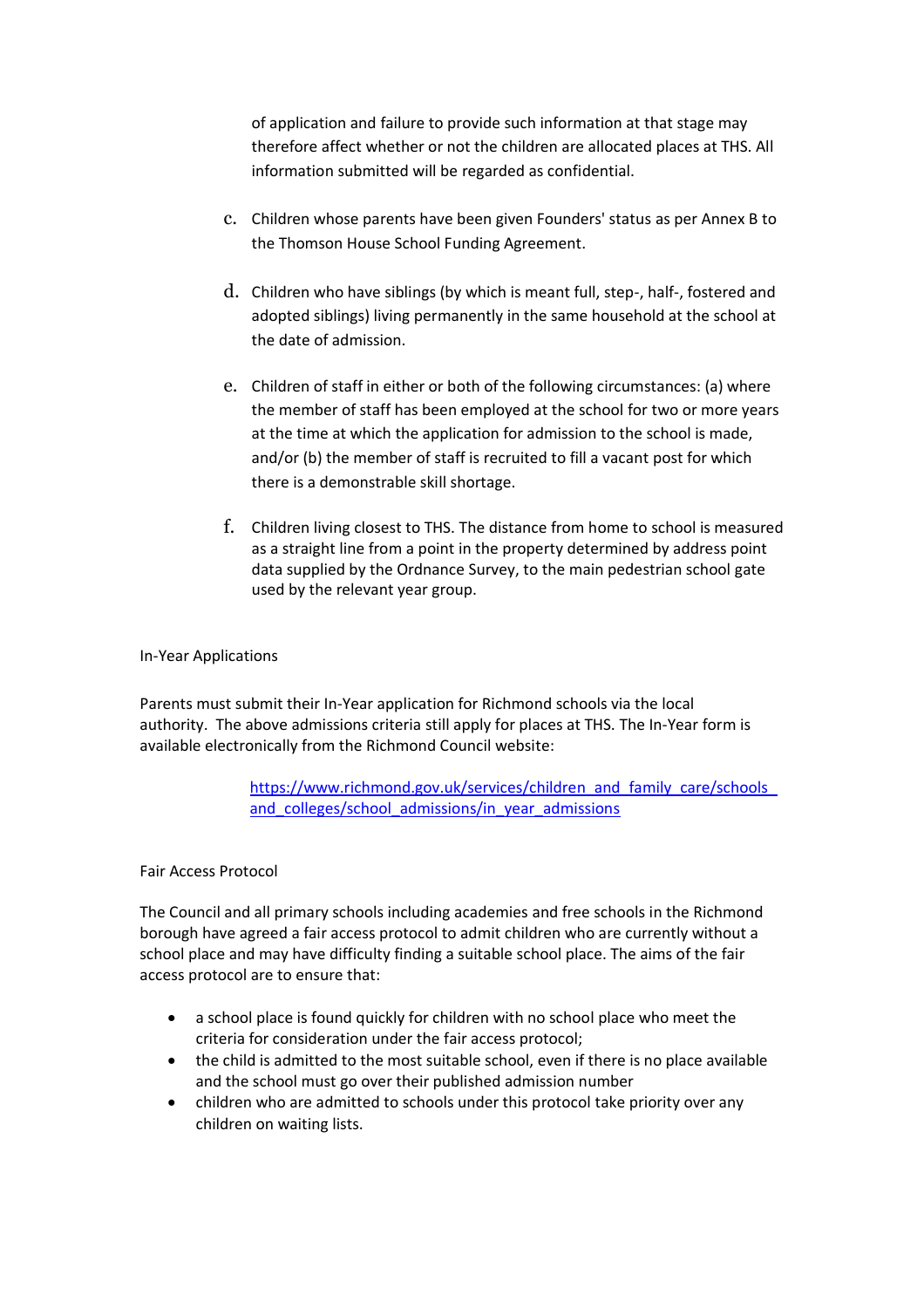Notes

- 10. Any offer of a place on the grounds of proximity is conditional on the child being resident at the address provided at the closing date for application. A business address, a child-minder's address, or any address other than the child's home will not be accepted. Proof of address will be sought and may be the subject of further investigation.
- 11. The measurement will be taken from a point in the property determined by address point data supplied by the Ordnance Survey. This will always measure using the centre of the road nearest to this point even if the home address is on the corner of two roads or has more than one entrance or exit. Residents of every floor level in a particular block of flats are given an identical start point, regardless of the distance to ground floor level. The end point is the nearest pedestrian school gate used by the relevant year group.
- 12. If the case arises of two applicants with equal priority, the decision will be made by random allocation, with independent oversight by Achieving for Children. The random allocation will be carried out by placing the names of the two applicants with equal priority into an A4 envelope. The independent person will pull one name out of the envelope and this applicant will be awarded the place.
- 13. Late applications will NOT be considered until after all on-time applications have been dealt with.
- 14. The Local Authority and School reserves the right to seek verification of the information parents have given on the application form.
- 15. Parents/carers can request that their child attends on a part-time basis until they reach statutory school age, or that the date that their child is admitted is deferred until later in the academic year, or until the term in which the child reaches compulsory school age. If your child's entry is deferred, the school will hold your child's place and not offer it to another child. The latest your child can start school is at the beginning of the summer term 2023. Once you have been offered a place at the school, if you wish to defer your child's entry, please contact the school to arrange a meeting with the Head Teacher.
- 16. Admission outside of the child's normal age group

If you would like to request for your child to be educated outside of their normal age group, you must still make an application for a school place by the closing date in January 2022. Please refer to the online brochure Admission to Richmond Primary Schools, which will explain the process.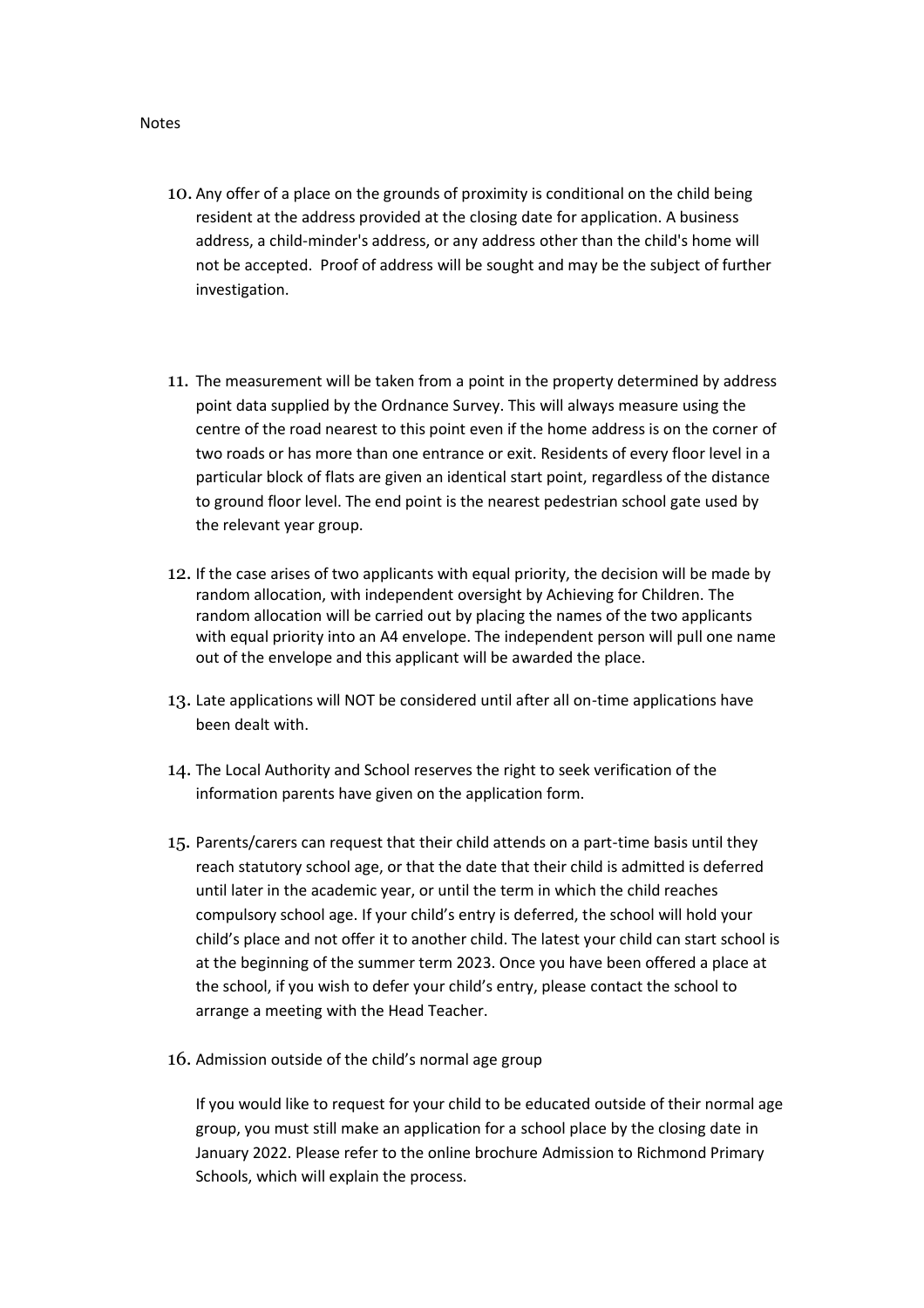#### [https://www.richmond.gov.uk/media/3082/primary\\_admission.pdf](https://www.richmond.gov.uk/media/3082/primary_admission.pdf)

If you feel that you need to request a year's delay for your child's start in Reception (for summer born children only) a place will **not** be held following the application which is in line with their chronological age group. Parents will need to apply again through the AfC admissions process, in the year following, for a place in Reception. The assumption will be that the child will go into Reception (rather than Year 1) the following September unless exceptional evidence can be supplied which supports the move directly into Year 1, should a place become available.

- 17. The School may withdraw an offer of a place where it has been offered in error, or where a parent has not responded within a reasonable period of time, or it is established that the offer was obtained through a fraudulent or intentionally misleading application.
- 18. The school may withdraw a place once the child has started at the school where that place was fraudulently obtained, taking into account the length of time the child has been at the school.
- 19. Achieving for Children will maintain a waiting list; places on the waiting list will be offered if and when offers to applicants are not accepted. The order of those waiting list offers will follow the published oversubscription criteria outlined above and each added child will require the list to be ranked again. Parents can keep places on the waiting list for as long as they wish. Achieving for Children will periodically write to parents asking them whether they wish to hold a place on the waiting list.

#### Appeals

You have the legal right to appeal against a decision not to offer your child a place at any or all of the schools you have applied for.

You are entitled to appeal for a place at your preferred school even though your child may have a place somewhere else.

Thomson House School is required to explain to you why your child has not been offered a place at that school. The school will also explain how you can appeal against this decision.

Your appeal will be heard by an appeal panel that is independent of the school's admissions authority whose decision you are appealing against. You have the right to attend the hearing to explain your case to the independent appeal panel. To ensure their impartiality and independence, there are strict rules covering the appointment of the appeal panel members. The appeal panel's decision is binding on the admissions authority and the school, in other words the admissions authority and the school must accept the appeal panel's decision.

Below is the 2022 timetable for appeals. Further information can be attained from Richmond Admissions: